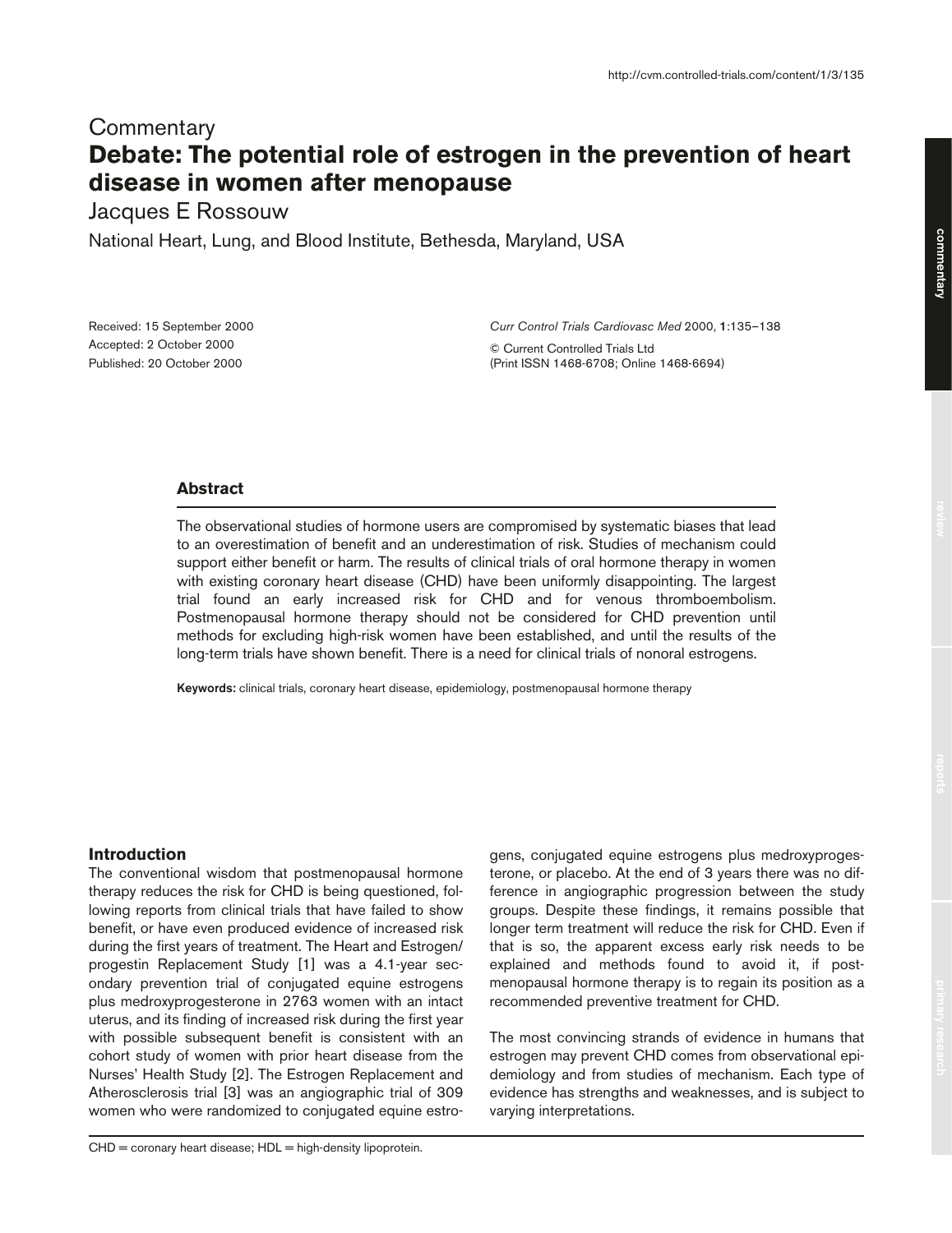#### **Observational epidemiology**

The later onset of CHD in women than in men may be due to higher endogenous estrogen levels (and consequently higher high-density lipoprotein [HDL]-cholesterol levels) in premenopausal women than in men. However, the HDLcholesterol difference between women and men is an androgen effect, not an estrogen effect. Up to puberty, young men and women have similar HDL-cholesterol levels. At puberty, concurrent with the rise in endogenous testosterone levels, the HDL-cholesterol levels in young men decline to the lower adult level [4,5]. A 20% difference in HDL-cholesterol levels predicts at least a 20% difference in CHD rates in the short term, and may predict even larger differences in CHD rates over a lifetime [6]. Thus, the entire sex difference in CHD risk may be due to the lifelong difference in HDL-cholesterol levels.

It is often stated that CHD rates in women rise steeply after the menopausal age, and that this is again due to the relatively lower levels of estrogen in postmenopausal women. However, there is actually no evidence for an increase in the year-on-year incidence of CHD around the age of menopause. The linear relationship between age and CHD incidence as seen on a semilogarithmic plot shows that there is a constant proportional increase in CHD incidence with age, with no inflection upward at the average age of menopause [7]. This is strong evidence for an age effect, and evidence against an effect of menopause. The Nurses' Health Study investigators [8] reported that, after controlling for age and smoking status, the natural menopause is not associated with an increased risk for CHD. Those investigators also reported that, in contrast to the natural menopause, bilateral oophorectomy is associated with an increased risk for CHD in women who had never taken estrogen after menopause. However, that study had very few cases of CHD in women with oophorectomy, and the increased risk was no longer significant in the multivariate analysis. The use of estrogens appeared to eliminate this increased risk. Even if these findings were real, it is possible that women who have a hysterectomy and bilateral oophorectomy are at higher risk because of a higher prevalence of metabolic risk factors such as central obesity, high blood pressure, lipid disorders, and glucose intolerance. The finding of an apparently lower risk in women who subsequently used estrogen would be subject to a number of biases (discussed below).

By far the most persuasive evidence in favor of a protective effect for estrogen comes from the large number of cohort studies that compared CHD risk in postmenopausal women currently using estrogen with that in those who had never used estrogen. These studies have shown consistently that CHD risk is 35–50% lower in estrogen users, after adjusting for other risk factors [9]. The lower risk has been found in studies of estrogen alone, as well as in studies of estrogen used in combination with a progestin. For healthy women, the lower risk is found in those who have recently started estrogen, as well as in long-term users [10].

These findings from observational epidemiology provide the rationale for clinical trials testing whether and to what degree current use of postmenopausal hormone therapy prevents a first heart attack. However, observational epidemiology is not sufficient to prove the case, because even the best studies may be subject to a variety of systematic biases that could lead to an overestimation of benefit and an underestimation of harm from hormone therapy, hence the need for an unbiased estimate from clinical trials. These biases in observational studies are summarized below.

### **Biases in observational studies**

In combination, the biases summarized below will lead to a systematic overestimation of benefit, and an underestimation of risk. Adjusting for baseline differences in risk factors will mitigate only one kind of bias (healthy user selection bias), but will not affect compliance, surveillance, or survivor bias. Thus, the real benefit for CHD may be much less than that predicted by the observational studies, or there may be no benefit at all. The clinical trials to date have failed to show overall benefit for CHD over the short term (although longer term trials are ongoing to ascertain the long-term effects, particularly in women without prevalent CHD).

#### **Healthy user selection bias**

Some, but not all studies have shown that women who elect to use hormone therapy are healthier than those who elect not to. Health differences may be present before they commence therapy, and thus the more favorable health outcome in hormone users may be due to the characteristics of the women who take hormones, rather than due to the intrinsic effects of hormones [11]. The differences in risk factors may be large, and in themselves could explain a large part of the lower risk in hormone users. The better observational studies adjusted for some of these variables, but could not adjust for variables that either were not measured at all, or were not measured before the commencement of the hormone therapy.

#### **Compliance bias**

Women who use hormone therapy for a number of years are a highly select group with good compliance. Clinical trials of other preventive treatments (e.g. βblockers) have demonstrated that patients who are good adherers to the study treatment (irrespective of whether they are in the active or placebo arms) have up to 60% reduced risk for death compared with poor adherers [12]. This remarkable finding is due to the characteristics of good adherers, who are likely to be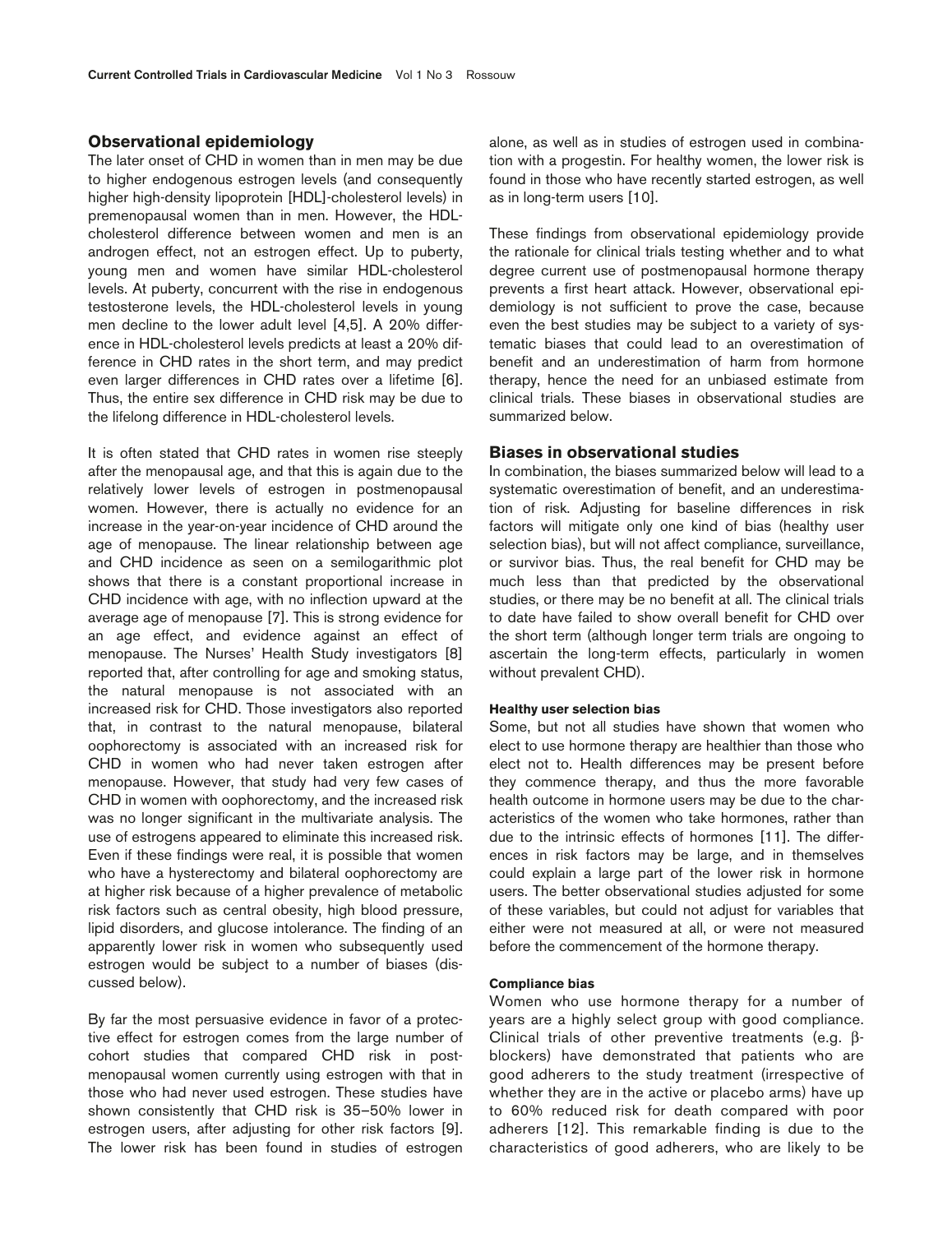more aware of their health than are poor adherers, and therefore will be taking a number of health-promoting steps (either consciously or unconsciously), resulting in a lower mortality. Compliance bias is very powerful, and is impossible to correct for in an observational study. The very definition of the index group of hormone users in an observational study, especially in the case of long-term current users, ensures that a very special group is selected for study.

#### **Surveillance bias**

Since hormones are prescription drugs, women who use them are more likely to be in contact with the medical care system than are other women. This leads to a greater likelihood that risk factors and early disease will be identified and treated, thus lowering mortality from CHD. Reports from the Nurses' Health Study illustrate this surveillance bias phenomenon. For each of CHD and stroke, current hormone users have greater apparent risk reductions for mortality than for incidence [10,13].

### **Survivor bias**

Another type of bias that will ascribe a lower mortality to current hormone users is the fact that women who stop hormones often do so because of intercurrent illness. Women who have recently stopped taking hormones have a markedly higher total mortality, as well as cause-specific mortality from cardiovascular disease and cancer [14]. Thus, the women who remain on hormones are survivors with a lower mortality than women in the general population. Like compliance bias, it is very difficult to correct for survivor bias in an observational study.

## **Studies of mechanisms**

The possibility that estrogen may reduce CHD risk has stimulated a wide variety of studies that have attempted to explain the presumed benefit. Because it was unexpected, fewer studies have been done to explain the apparent excess risk early during the course of treatment. Mechanisms that may contribute to benefit include lowered lowdensity lipoprotein cholesterol and lipoprotein(a) levels, raised HDL-cholesterol levels, reduced fibrinogen levels and enhanced fibrinolysis (reduced plasminogen activatorinhibitor 1 and increased D-dimer levels), reduced homocysteine levels, antioxidant properties, and improved endothelial function (reduced E-selectin levels and improved flow-mediated dilatation) [15]. On the other hand, several mechanisms that might increase risk have been found, including increases in triglycerides, in some coagulation markers (eg factor VII, prothrombin fragments 1+2, activated protein C resistance), and in the inflammatory marker C-reactive protein [16–18]. Particularly with regard to coagulation and inflammation, laboratory measurements do not predict whether the predominant effect will be favorable or unfavorable. On the other hand, studies of venous thromboembolism (including clinical

trials) provide unequivocal evidence that the overall effect is indeed procoagulant [1,19].

Compounding this difficulty in interpreting laboratory measurements is the fact that progestins counteract some of the effects of estrogens, and that the clinical expression of metabolic changes may be time dependent. The early excess risk for arterial disease observed in Heart and Estrogen/progestin Replacement Study [1] might have been due to an initial procoagulant or inflammatory effect on susceptible plaques, whereas the favorable effects in the survivors might have been due to the later assertion of the generally favorable lipid effects. The role of the direct vascular effect of estrogen is unclear, because impaired endothelial function has not yet been established as a risk factor for CHD. Interestingly, current estrogen users do not appear to have a lower risk for angina, as one would expect if direct vascular effects were important [10]. Overall, the studies of mechanisms have not resolved the core issue of whether estrogens protect against CHD.

It is important to realize that almost all of the studies of mechanism were done using oral estrogen preparations, and thus may have little relevance in explaining the sex difference in CHD. Ovarian estrogen directly enters the systemic circulation, unlike oral estrogens, which undergo first-pass hepatic circulation and which need to be given at 10 times the dose of nonoral estrogen in order to achieve similar blood levels. These doses of estrogens cause changes in the hepatic metabolism of a variety of proteins, including lipid apoproteins, coagulation proteins, and (probably) C-reactive protein [20,21]. The large effects on lipids and coagulation proteins described for oral estrogens are greatly attenuated, absent, or in the opposite direction with nonoral estrogens. Nonoral estrogens have very modest effects on lowering low-density lipoprotein cholesterol and lipoprotein(a), they lower rather than raise triglycerides, they have no effect on HDL-cholesterol, and they have a modest or no effect on coagulation protein levels [22–24]. Nonoral estrogens retain the ability to improve endothelial function [25]. Additional mechanistic studies, as well as epidemiologic studies and clinical trials, that focus on the role of nonoral estrogen preparations are needed.

## **Conclusion**

Despite the substantial evidence suggesting benefit for CHD, the trials of oral estrogens have failed thus far to show benefit, and there are some suggestions of early harm. These findings may be related to the new knowledge that oral estrogens are prothrombotic. It is not known whether the failure to show benefit in the short term is due to the particular estrogen and estrogen/progestin combination used in these trials, or will apply also to other dosages and forms of oral estrogen and progestin, and in particular whether it will apply to nonoral routes of